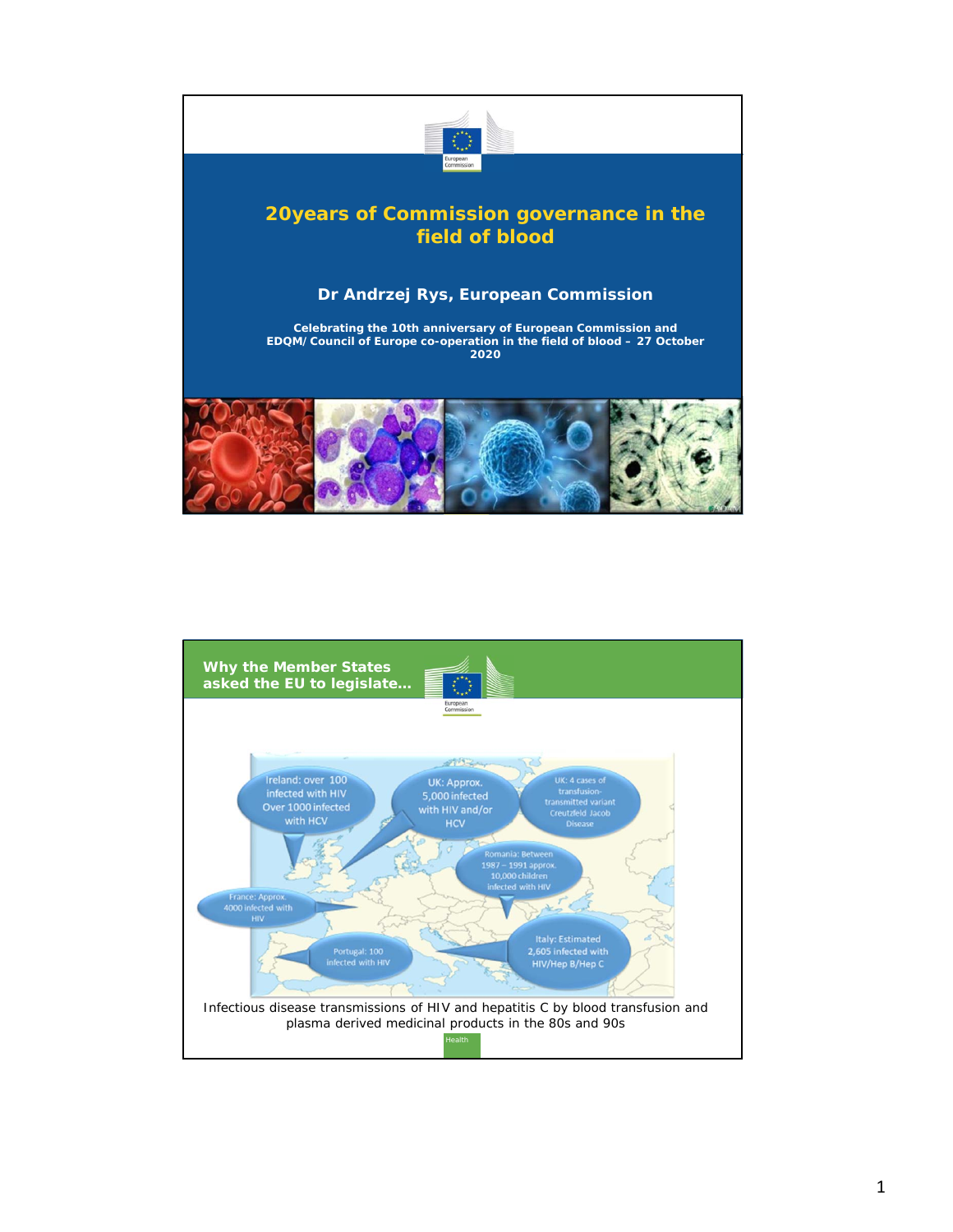**Legal Basis for SoHO Legislation**



**Amsterdam Treaty 1997**

**Treaty on the Functioning of the EU - Article 168 4(a)** 

"Measures setting high standards of quality and safety of organs and substances of human origin, blood and blood derivatives; these measures shall not prevent any Member State from maintaining or introducing more stringent protective measures."

**Clear Mandate for EU-level action to improve quality & safety of Substances of Human Origin**

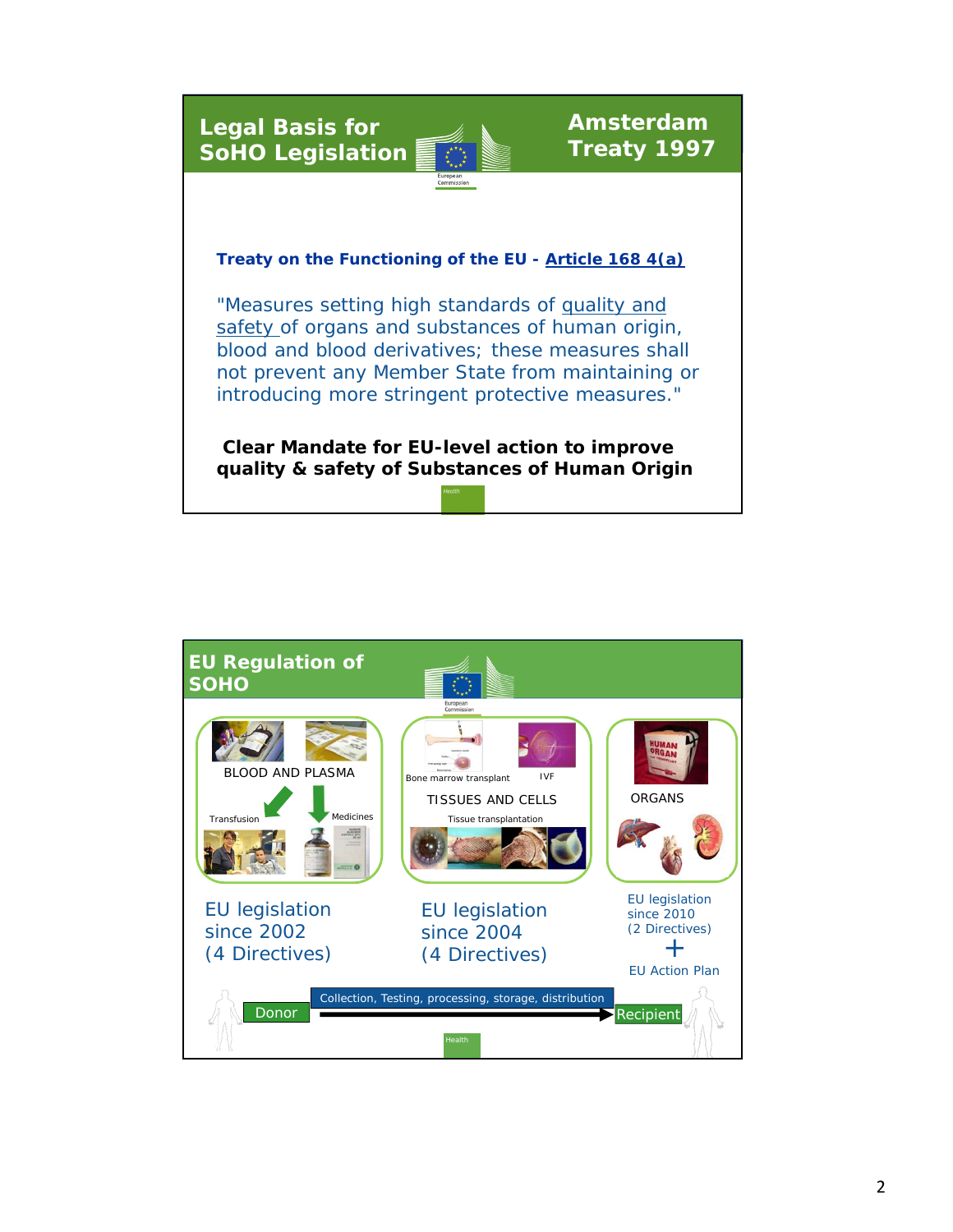

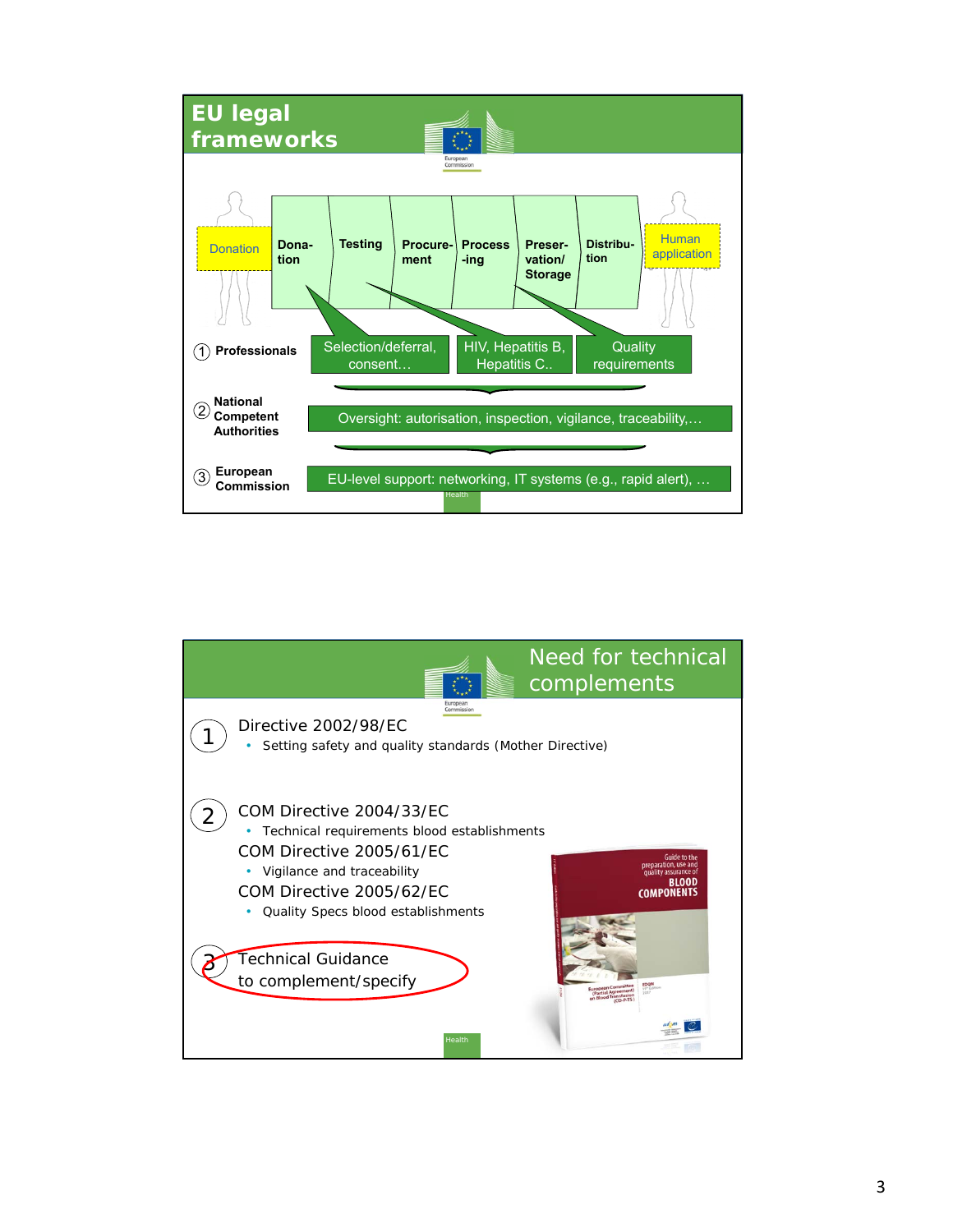

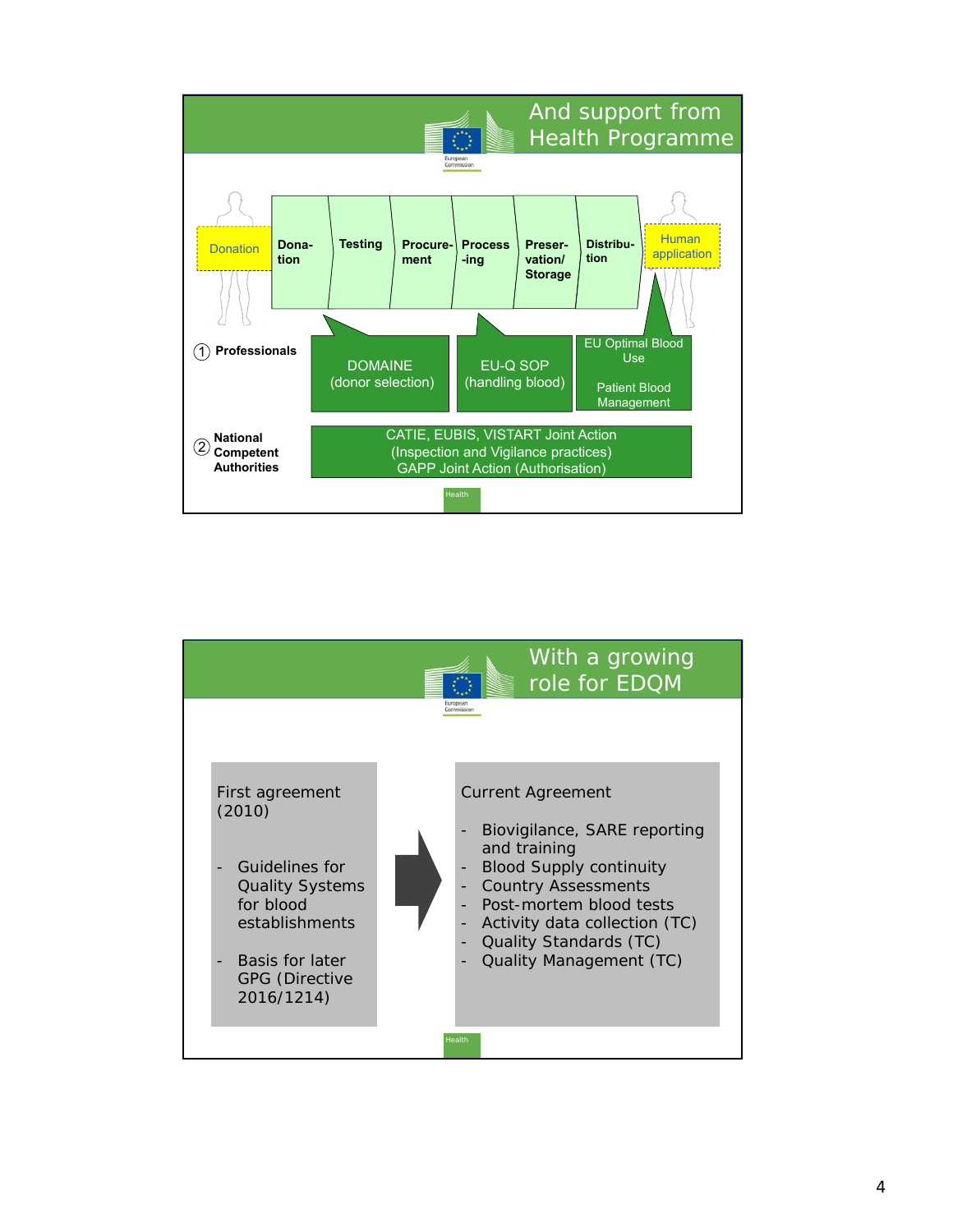